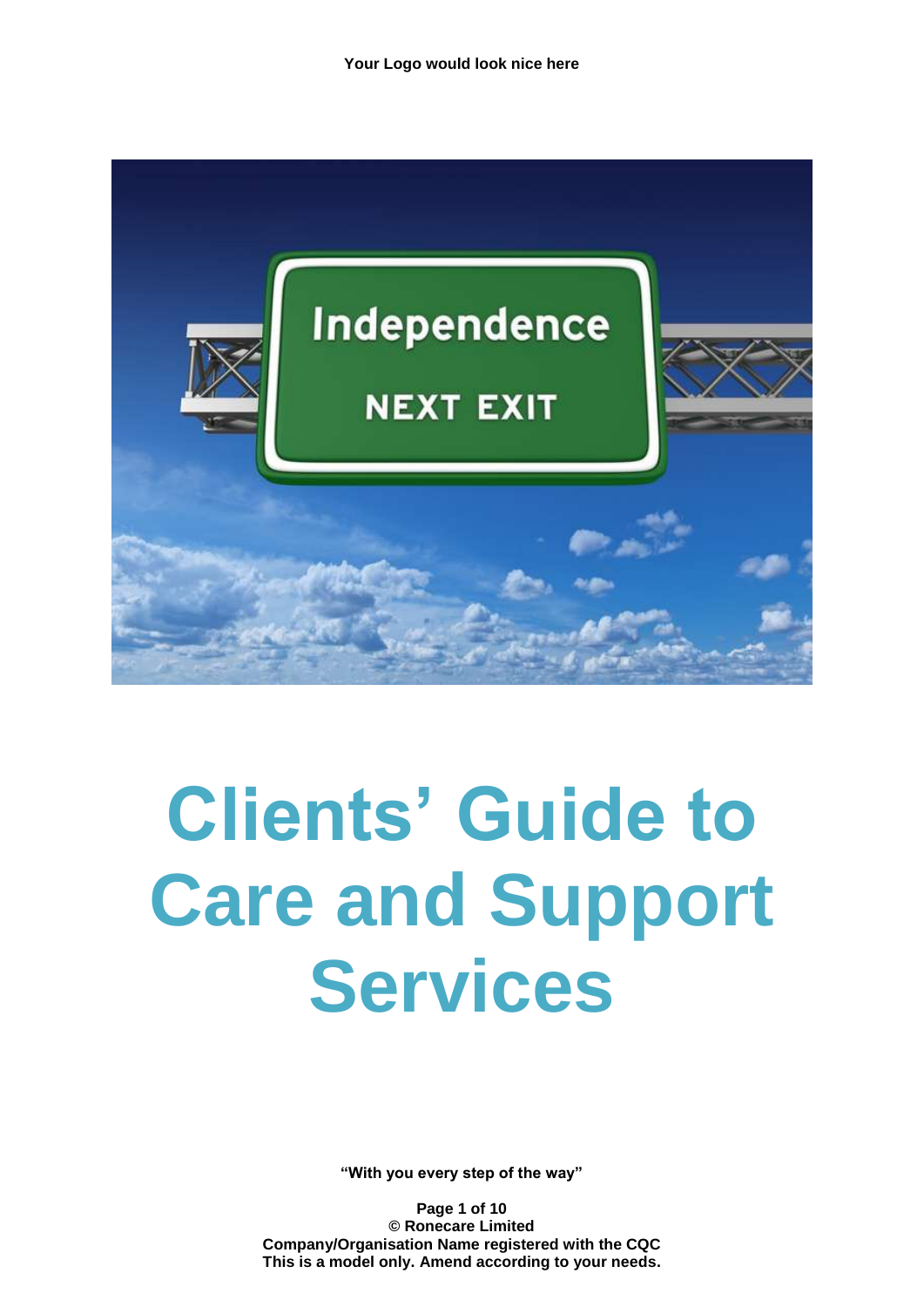**Your Logo would look nice here**

## **Our Commitment to you**

#### **We commit to:**

|       | a) Working with you, and with your agreement, your social worker(s), relatives, personal carers and<br>all others associated with your care and support towards identifying, implementing and reviewing<br>a high quality Personal Care and Support Plan which provides a flexible, responsive and non -<br>intrusive service that is tailored to your needs; |  |
|-------|---------------------------------------------------------------------------------------------------------------------------------------------------------------------------------------------------------------------------------------------------------------------------------------------------------------------------------------------------------------|--|
|       | b) Promoting independent living, maximising opportunities for you to take part in community and<br>social activities; working within and expanding where possible your ability to take control of your<br>life, and to achieve and maintain your potential in every sense;                                                                                    |  |
| C)    | Providing care and support in a manner which is non-discriminatory, sensitive to your cultural<br>needs and respectful of your environment, your traditions and your human rights;                                                                                                                                                                            |  |
| d)    | Involving you in any decisions about your care and support, and reviewing your Personal Care<br>and Support Plan on a regular and "as-needed" basis, responding to changing needs and<br>circumstances;                                                                                                                                                       |  |
| e)    | Working in partnership with other agencies in order to ensure a seamless and cost-effective<br>service;                                                                                                                                                                                                                                                       |  |
| $f$ ) | Ensuring that confidential information is protected at all times and only shared with others strictly<br>in accordance with legal requirements and the Company's policy on confidentiality;                                                                                                                                                                   |  |
| g)    | Encourage you to comment upon the care and support you are receiving, listen to any concerns<br>that you may have, and take speedy steps to rectify any problems or omissions;                                                                                                                                                                                |  |
| h)    | Always respond to your requests for information and assistance, often through our telephone<br>service which operates on every day of the year, and 24 hours each day, through our network of<br>on-call staff;                                                                                                                                               |  |
| i)    | Ensure that all of our Care and Support Staff receive regular supervision, appraisal and training<br>in order to provide, maintain and enhance a standard of service which meets or exceeds your<br>expectations at all times.                                                                                                                                |  |
|       |                                                                                                                                                                                                                                                                                                                                                               |  |

**"With you every step of the way"**

**Page 2 of 10 © Ronecare Limited Company/Organisation Name registered with the CQC This is a model only. Amend according to your needs.**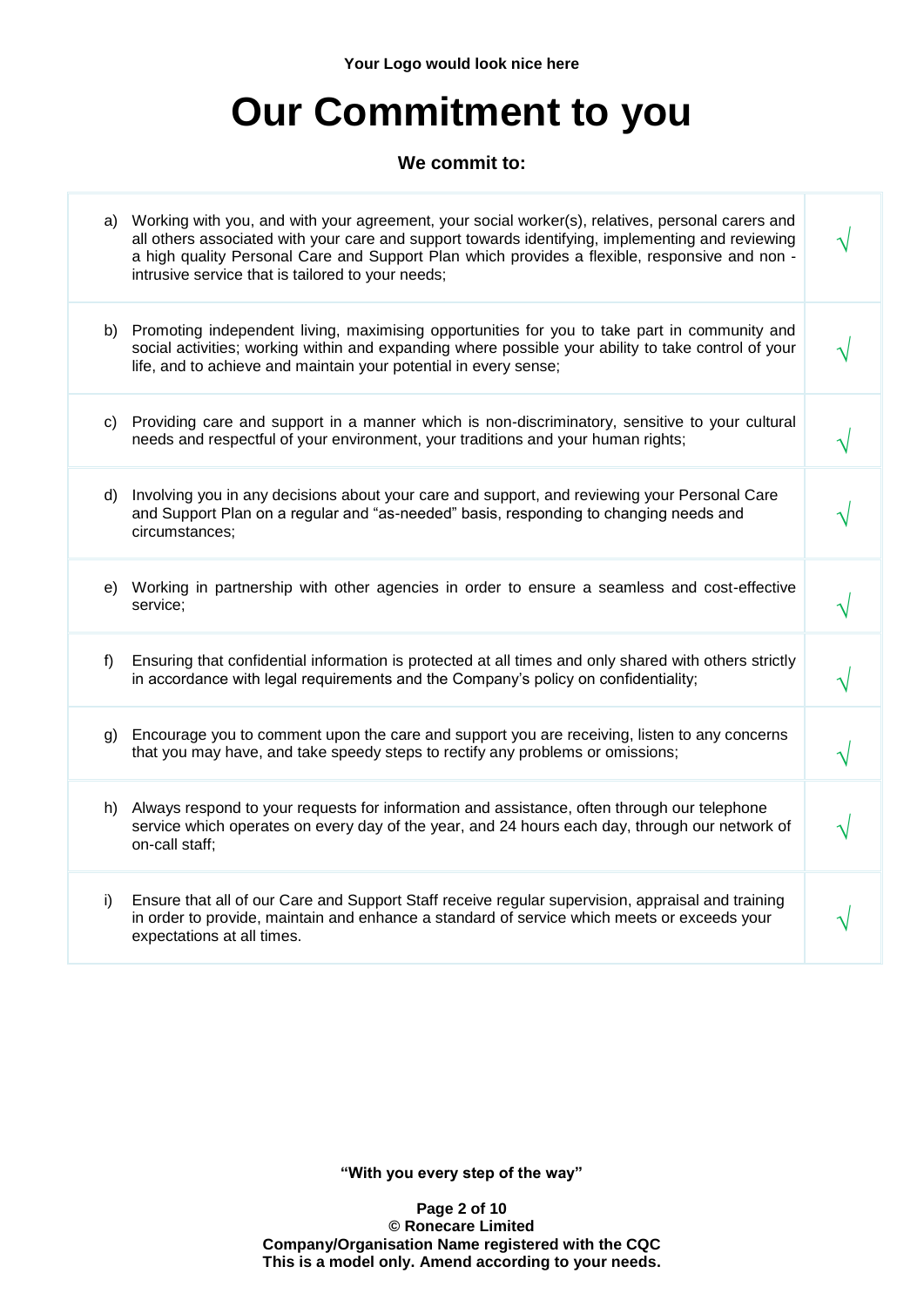## **Introduction**

We are (Name of Company).

#### **(You might want to add some information here which is unique to you, and tells people a little bit more about the Company).**

This guide has been written so that we can give you a brief overview of our services, and explain how we hope to help you with your care and support needs.

#### **You are the most important person in the caring relationship we hope to have with you**.

Please share this guide if you want, with others who may also be involved in your care and support, or those actively helping you select a suitable care and support provider.

### **Our Mission**

*To deliver safe, compassionate and personalised care and support to people in need so that they may continue to live at home, enjoy the benefits of independent living, and community life and family.*

*To provide employment opportunities for dedicated professionals in a working environment which promotes dignity and respect, equal opportunities and fair rewards.*

*To be recognised within the local community as the provider of choice.*

## **Our Commitment to you**

#### *(Tip: Please review the following paragraphs and either amend/add/delete as you wish. Take a look at your Statement of Purpose – are there any key messages there which you want to include here?)*

Our commitment to you includes the delivery of Care and Support Services tailored to your needs which starts with a discussion with you, usually in your home on the support you need. This process is called Initial Assessment, and is usually undertaken by one of our senior staff members. Where an Assessment has already been undertaken (for example by a representative from the Local Authority) then this will form the basis of our discussion.

We commit to:

- a) Working with you, and with your agreement, your social worker(s), relatives, personal carers and all others associated with your care and support, towards identifying, implementing and reviewing a high quality Personal Care and Support Plan which provides a flexible, responsive and non - intrusive service that is tailored to your needs;
- b) Promoting independent living, maximising opportunities for you to take part in community and social activities; working within and expanding where possible your ability to take control of your life, and to achieve and maintain your potential in every sense;
- c) Providing care and support in a manner which is non-discriminatory, sensitive to your cultural needs and respectful of your environment, your traditions and your human rights;
- d) Involving you in any decisions about your care and support, and reviewing your Personal Care and Support Plan on a regular and "as-needed" basis, responding to changing needs and circumstances;
- e) Working in partnership with other agencies in order to ensure a seamless and cost-effective service.
- f) Ensuring that confidential information is protected at all times and only shared with others strictly in accordance with legal requirements and the Company's policy on confidentiality;
- g) Encourage you to comment upon the care and support you are receiving, listen to any concerns that you may have, and take speedy steps to rectify any problems or omissions;

#### **"With you every step of the way"**

**Page 3 of 10**

**© Ronecare Limited Company/Organisation Name registered with the CQC This is a model only. Amend according to your needs.**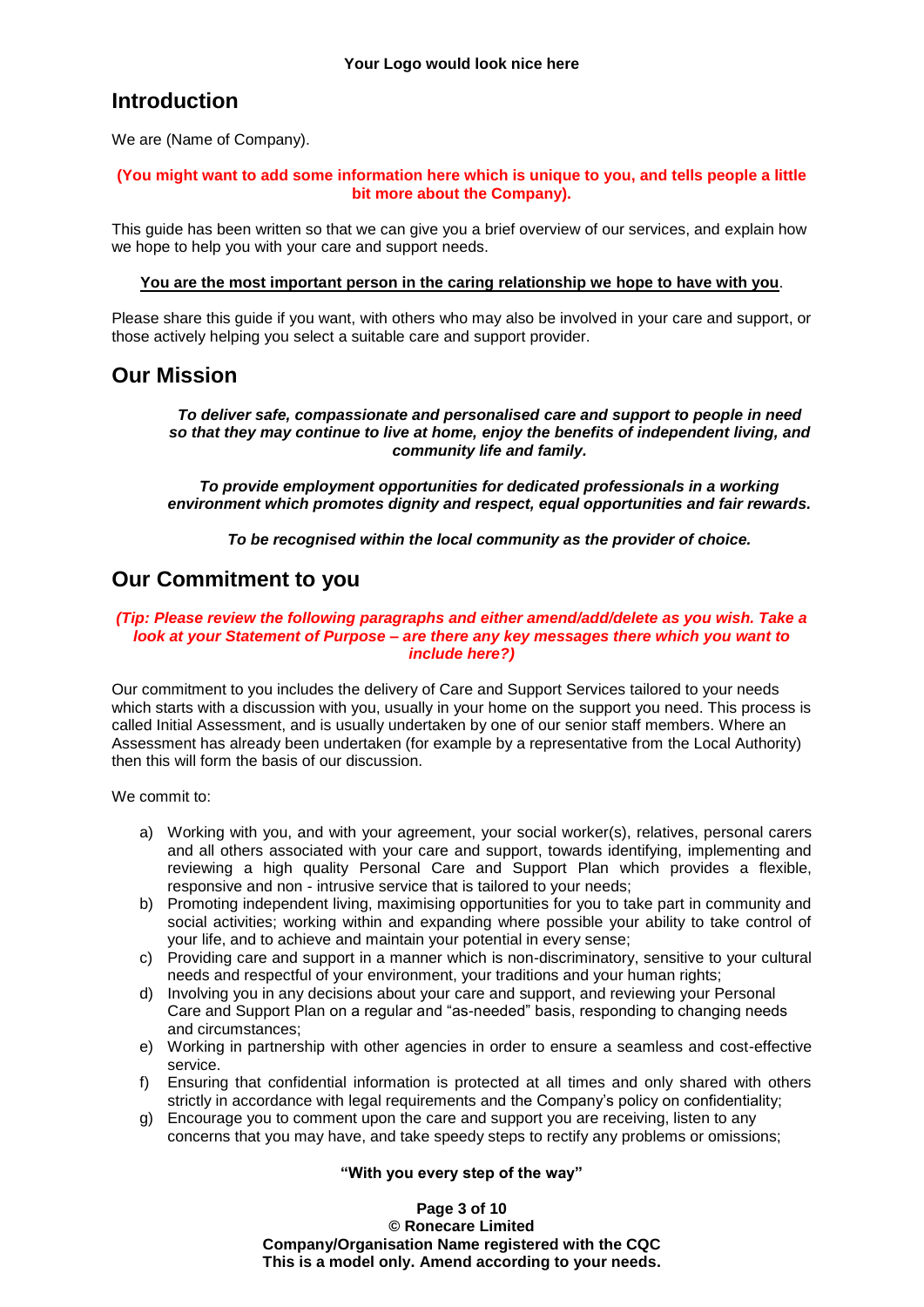- h) Always respond to your requests for information and assistance, often through our telephone service which operates on every day of the year, and 24 hours each day, through our network of on-call staff;
- i) Ensure that all of our Care and Support Staff receive regular supervision, appraisal and training in order to provide, maintain and enhance a standard of service which meets or exceeds your expectations at all times.

#### **Our initial home visit and discussion will help us understand your needs, the outcomes you want to achieve and how we can help you achieve them.**

A carer, friend or relative could accompany you at the meeting if you wish. The next step would be to provide you with a Personal Care and Support Plan, detailing the care and support we can provide together with associated costs, and a form of Agreement which determines the basis upon which we will provide services and the costs of doing so. We will also assess the health and safety considerations relating to your care and support, including undertaking risk assessments in relation to the home environment, manual handling tasks etc.

If we find, during the risk assessment process, that there is a significant hazard present, then we will advise on how the associated risk can be eliminated or reduced to an acceptable level. Following your acceptance, the service will begin at a time of your choosing. Visits by our Care and Support Staff will be arranged to suit your requirements. The duration of these visits will reflect the services we will be providing.

#### **Your Personal Care and Support Plan will be reviewed on a regular basis, always reflecting your needs, and always promoting your independence.**

## **The people we care and support**

We tailor our services towards the development of supported living services for adults with complex needs as well as more general domiciliary care services, these include people with:

- Learning Disabilities;
- Mental Health Problems including:
	- o Schizophrenia;
	- o Bi-Polar Disorders;
	- o Affective Disorders;
	- o Personality Disorders.
- Acquired Brain Injury;
- Substance Misuse;
- Autistic Spectrum Disorders including Asperger;
- General community based domiciliary care support.

## **How we monitor our services – Our Quality Audit**

We strive to monitor every aspect of our service on a regular basis, to ensure that what we are aiming to achieve, is being achieved, and in a uniform, consistent and satisfactory manner. We call this monitoring process Quality Audit, and involves:

- a) Talking to you, and getting your views on all aspects of your care and support;
- b) Designing questionnaires which aim to gather information on how we are doing, and inviting you, and others associated with your care and support to give feedback;
- c) Assessing the feedback and comments, and drawing up action plans, with SMART (Specific, Measurable, Attainable, Relevant and Timely) objectives aimed at any necessary improvements to our service.

**"With you every step of the way"**

**Page 4 of 10 © Ronecare Limited Company/Organisation Name registered with the CQC This is a model only. Amend according to your needs.**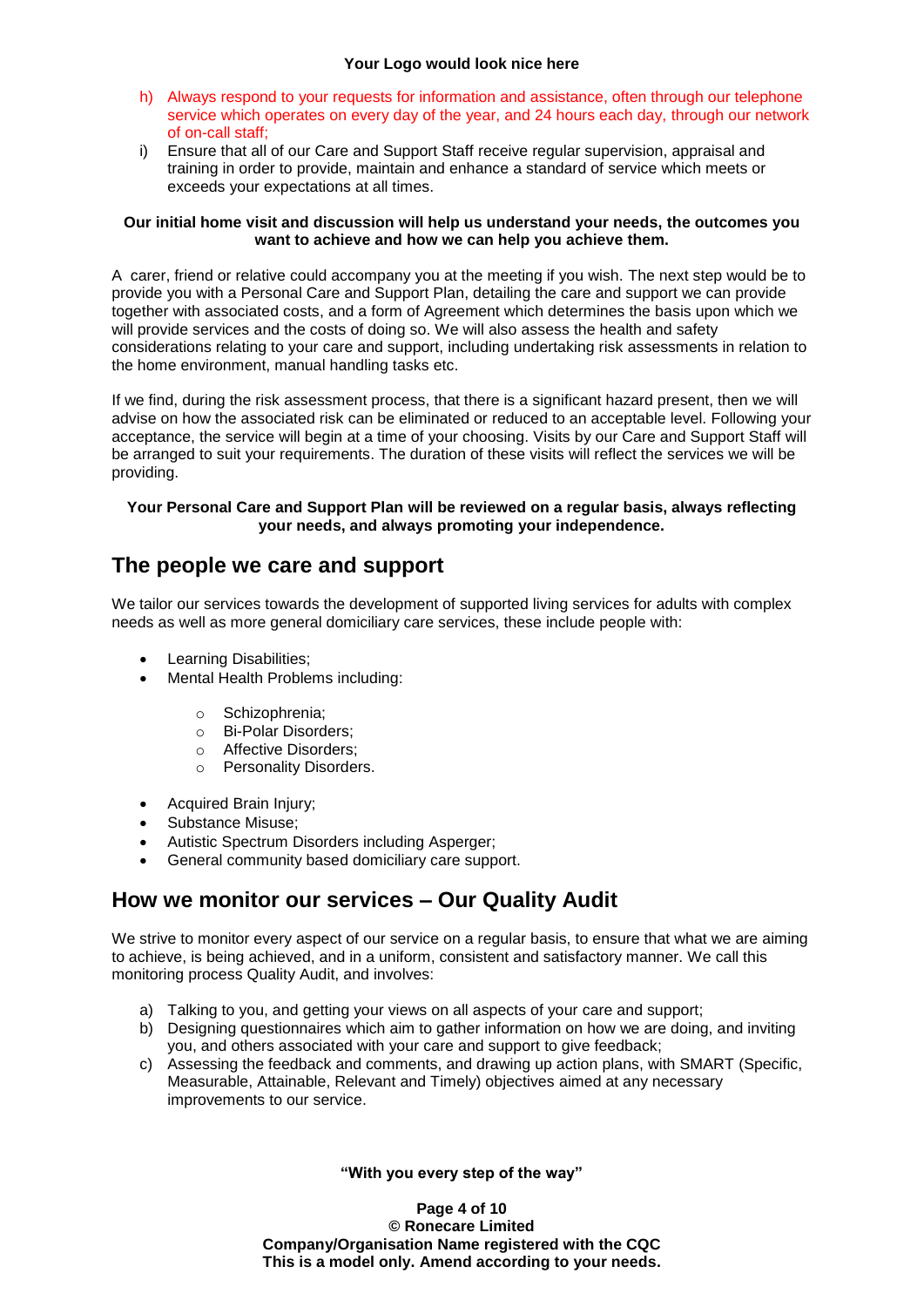#### Our policy on **Quality Assurance** states:

*The Company is judged by its Clients, Clients' families, other important stakeholders and the Care Quality Commission (CQC) on its merits. The Company's expectations, in respect of the quality of the service it delivers are high. It is essential, therefore, that the views of those at the receiving end of care, and those closely associated with them, are known. This translates into the very purpose of the Quality Assurance programme – to establish:*

- *a) How well we are doing;*
- *b) How we can improve.*

If you would like to learn more about the outcomes of the Company's Quality Audits, please contact the Registered Manager.

## **Registrations and Legal Compliance**

We are registered with the Care Quality Commission (CQC), and they undertake regular inspections to ensure that we are meeting regulations and standards appropriate to our work. They will also, as part of their inspection routines, discuss our services directly with a sample of our clients, forming an opinion on the quality and appropriateness of the care and support being delivered. These inspections result in a rating for the Company. Current ratings are displayed at the Company's office.

## **Care Quality Commission – Reports on our service**

The Care Quality Commission will inspect our service and produce a report. This report is available:

- **Via the Internet** by visiting the CQC website [http://www.cqc.org.uk/search/services/services](http://www.cqc.org.uk/search/services/services-in-your-home)[in-your-home](http://www.cqc.org.uk/search/services/services-in-your-home)
- Or by contacting the Registered Manager.

## **Recruitment of Care and Support Workers and the service provision**

Our stringent recruitment processes are targeted at selecting and employing Care and Support Workers who are trained and experienced in their roles, and who are dedicated to providing you with an excellent standard of care and support. The recruitment processes include personal interview, background checks (taking of references), confirming qualifications and making use of the UK Government's Disclosure and Barring Service (DBS) so as to be sure that anyone we employ is not on the Register of persons barred from working with adults and/or children. We will aim to provide you with the same Care and Support Worker for most visits, although as you will appreciate there will be times, through holidays and sickness, when an alternative must be provided. We apologise in advance for any inconvenience this might cause.

## **The Company's Key Policies and Procedures**

As mentioned above the Company is required to undertake its work according to standards and regulations under the supervision of the CQC. These regulations and standards require us have in place a set of policies, procedures, and processes which help everyone involved in your care and support understand what is expected of them. Policies and Procedures are provided to staff and to individuals who use the service by request to the Registered Manager. The key Policies and Procedures relating to the services we provide, and which govern the ways in which we operate, include, but are not limited to:

- Anti-bribery, Gifts and Wills;
- **Business Ethics;**
- Complaints;

**"With you every step of the way"**

**Page 5 of 10 © Ronecare Limited Company/Organisation Name registered with the CQC This is a model only. Amend according to your needs.**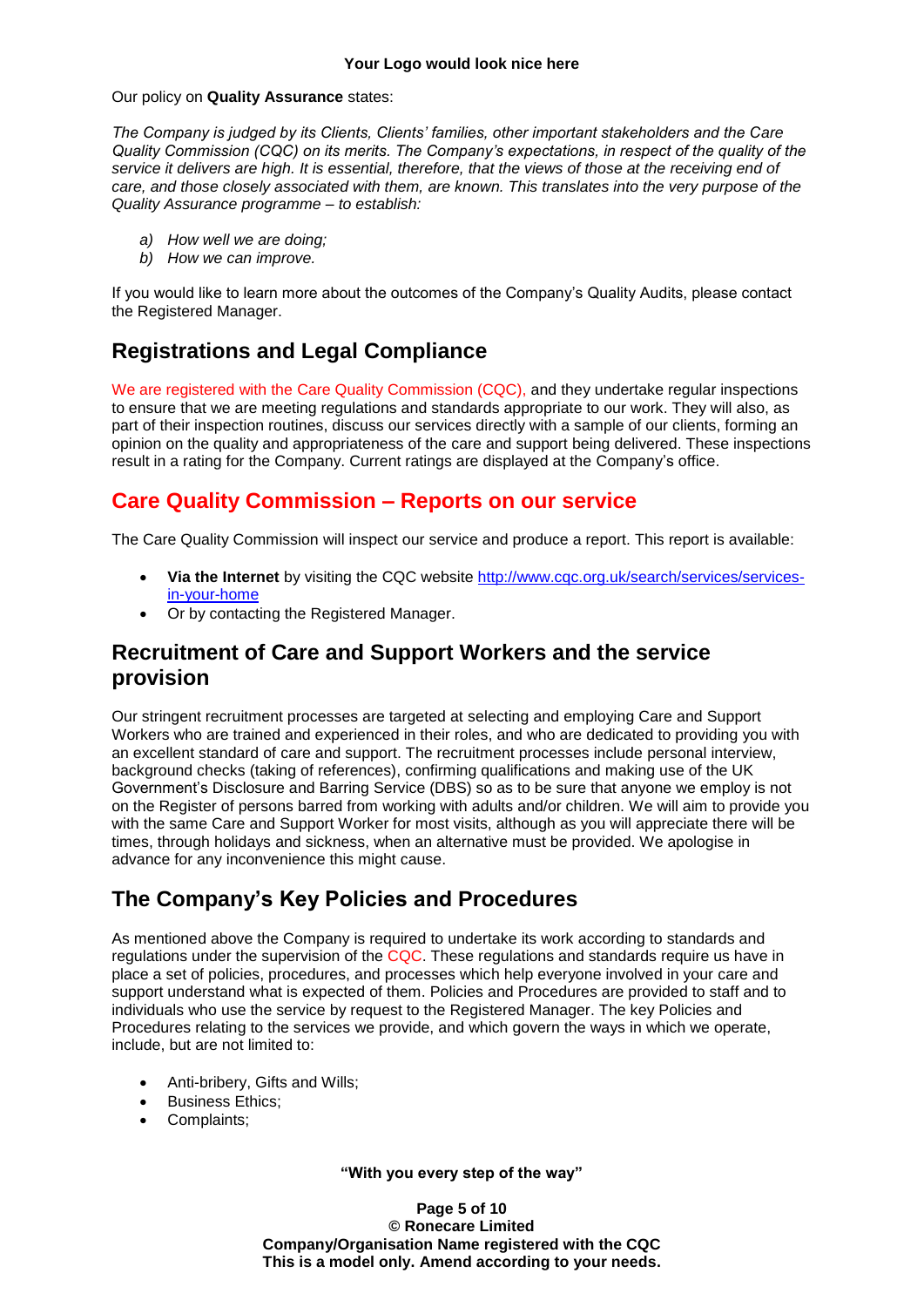#### **Your Logo would look nice here**

- Consent to Support and Treatment;
- Dealing with Violence and Aggression:
- Dignity and Respect;
- Disclosure and Barring;
- Duty of Candour;
- Equality and Diversity.
- Good Governance:
- Infectious diseases;
- Manual Handling:
- Medicines Assistance and Administration;
- Person Centred Care and support;
- Quality Assurance;
- Risk Assessment;
- Safe Support and treatment;
- Safeguarding.

If you or your representative would like to examine any of our Policies, please ask, and we will provide you with a copy.

## **Complaints, Compliments and Suggestions**

Our commitment to you is to deliver the agreed Plan of Care and Support in a timely and consistent fashion. We hope that we will achieve these objectives 100% of the time. However, there may be times when, in your opinion, we fall short of this commitment and if this does happen, we hope you will tell us. We are happy to receive comments or complaints either orally, or in writing, and our policy on handling complaints, which includes information about how to make a complaint will be provided upon request, just ask your Care and Support Worker, or contact the Registered Manager. Equally, if you feel that our service deserves praise, we hope you will tell us this also. We hope that any complaint that you might have is discussed with us first.

## **Fees, Contracts etc.**

Before starting to provide services (unless circumstances dictate otherwise), we will provide you, in writing, with an Agreement representing the level of care and support to be provided, a clear indication of the fees involved, including when and how often they must be paid. The Agreement includes information relating to the following Key Terms and Conditions:

- 1. Right to cancel
- 2. Consent to provide services within the cancellation period
- 3. General scope of services
- *4.* Choice of Care and Support Worker
- 5. Permanent engagement of our Care and Support Worker
- 6. Keyholding
- 7. Supplies and/or equipment
- 8. Quality of service
- 9. The services we will provide to you
- 10. Our charges
- 11. Review of Fees
- 12. The people who will care for you, and the quality of care you can expect to receive
- 13. Gifts and payments
- 14. Health and Safety
- 15. Confidentiality
- 16. Records
- 17. Insurance and Liability
- 18. Withdrawal of Service
- 19. Complaints and feedback
- 20. Cancellation and Termination
- 21. Third Party Rights

**"With you every step of the way"**

**Page 6 of 10**

**© Ronecare Limited Company/Organisation Name registered with the CQC This is a model only. Amend according to your needs.**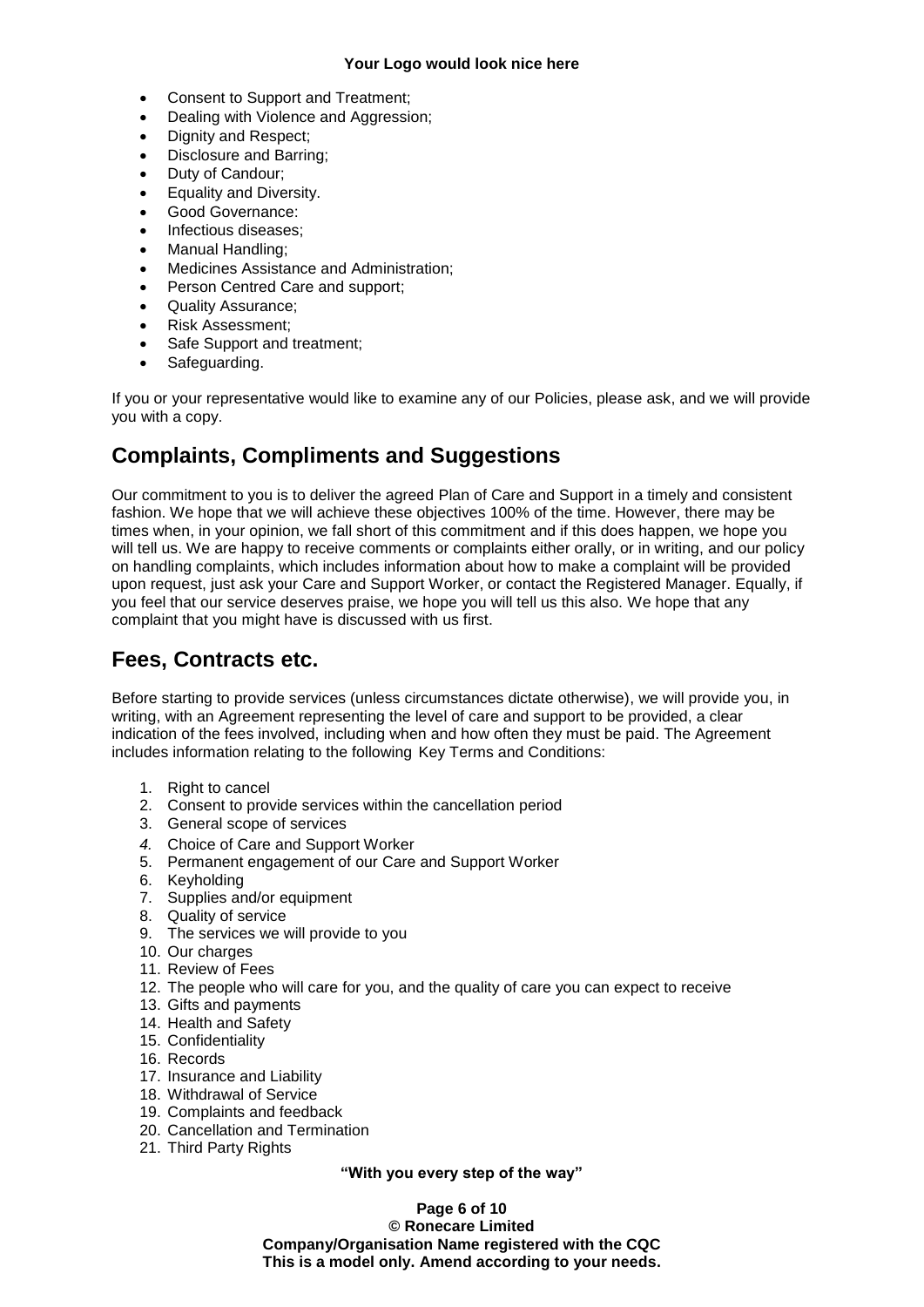- 22. Events beyond our control
- 23. Assignment
- 24. General
- 25. Breach of Contract
- 26. Enforcement

## **Inspections**

The Company is subject to periodic inspection by representatives of the Care Quality Commission (CQC). A copy of the most recent inspection report may be made available upon request to the Registered Manager.

## **Contact Information**

## **The Care Quality Commission**

#### **How to raise a concern**

You can raise a concern in a number of ways:

- By visiting one of their regional offices, or speaking to their inspectors during an inspection;
- By using the online service at the CQC website: [http://www.cqc.org.uk/share-your](http://www.cqc.org.uk/share-your-experience-finder?referer=promoblock)[experience-finder?referer=promoblock](http://www.cqc.org.uk/share-your-experience-finder?referer=promoblock);
- Phone them on: 03000 616161;
- Write to them.

**CQC National Customer Service Centre Citygate Gallowgate Newcastle upon Tyne NE1 4PA**

#### **Social Services**

| <b>Contact name</b> | <b>Address</b> | <b>Telephone Number</b> |
|---------------------|----------------|-------------------------|
|                     |                |                         |

#### **Local Regional Health Care Authority**

| <b>Contact name</b> | <b>Address</b> | <b>Telephone Number</b> |
|---------------------|----------------|-------------------------|
|                     |                |                         |

**"With you every step of the way"**

**Page 7 of 10 © Ronecare Limited Company/Organisation Name registered with the CQC This is a model only. Amend according to your needs.**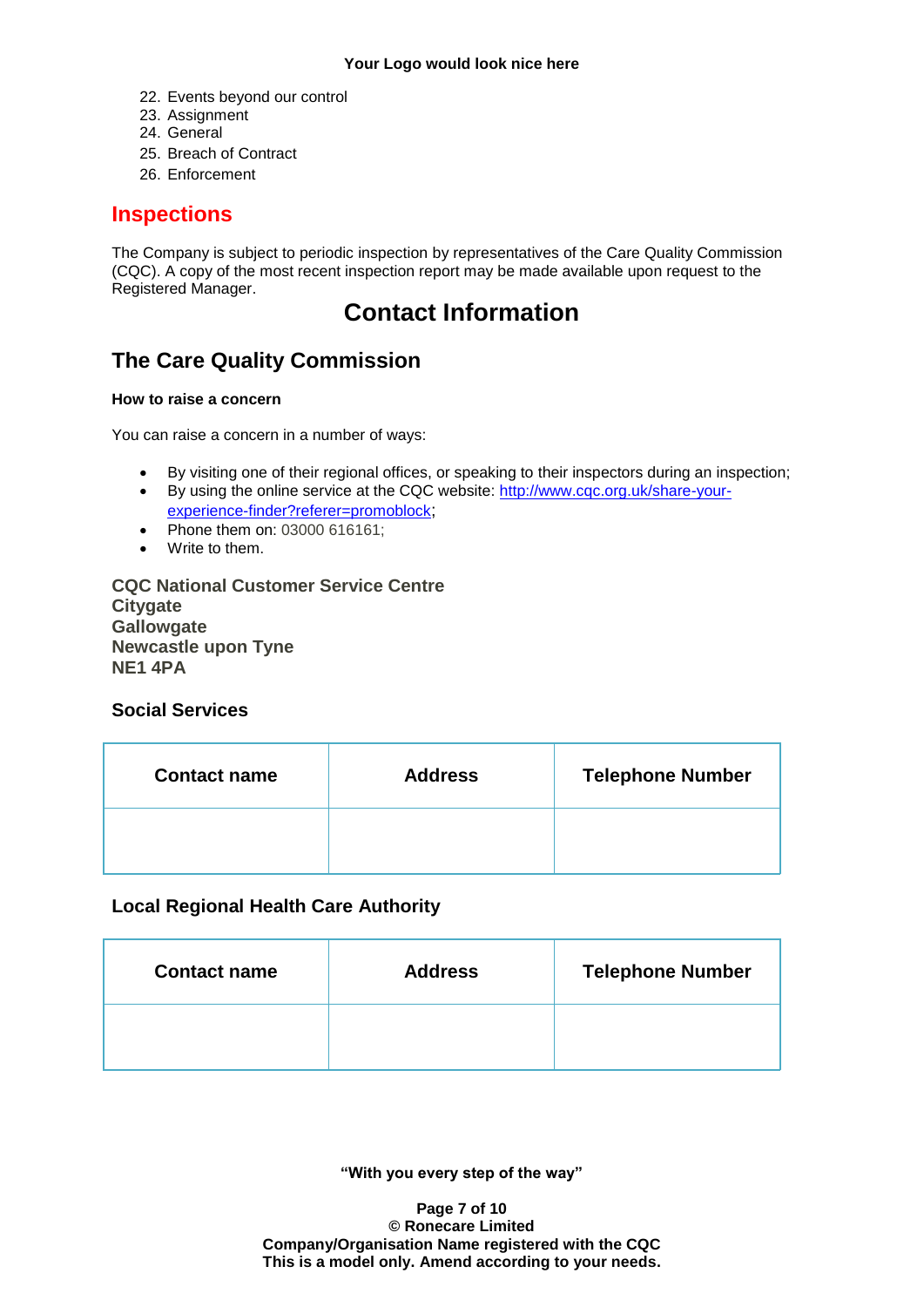#### **General Care Standards Council**

| <b>Contact name</b> | <b>Address</b> | <b>Telephone Number</b> |
|---------------------|----------------|-------------------------|
|                     |                |                         |

## **The Company's Offices**

The Company's principal office is located at:

#### **Address:**

**The contact number** for the principal office is:

The normal hours of operation for the principal office are:

**Monday to Friday:**

**Saturday:**

**Sunday:**

#### **The area we cover**

Our service covers the following geographical area:

## **Access to records**

All Clients receive a detailed Plan of Care and Support which is kept in the Client's home, along with records which are maintained by Care and Support Workers with the tasks undertaken upon each visit. Clients have unrestricted access to these records.

**"With you every step of the way"**

**Page 8 of 10 © Ronecare Limited Company/Organisation Name registered with the CQC This is a model only. Amend according to your needs.**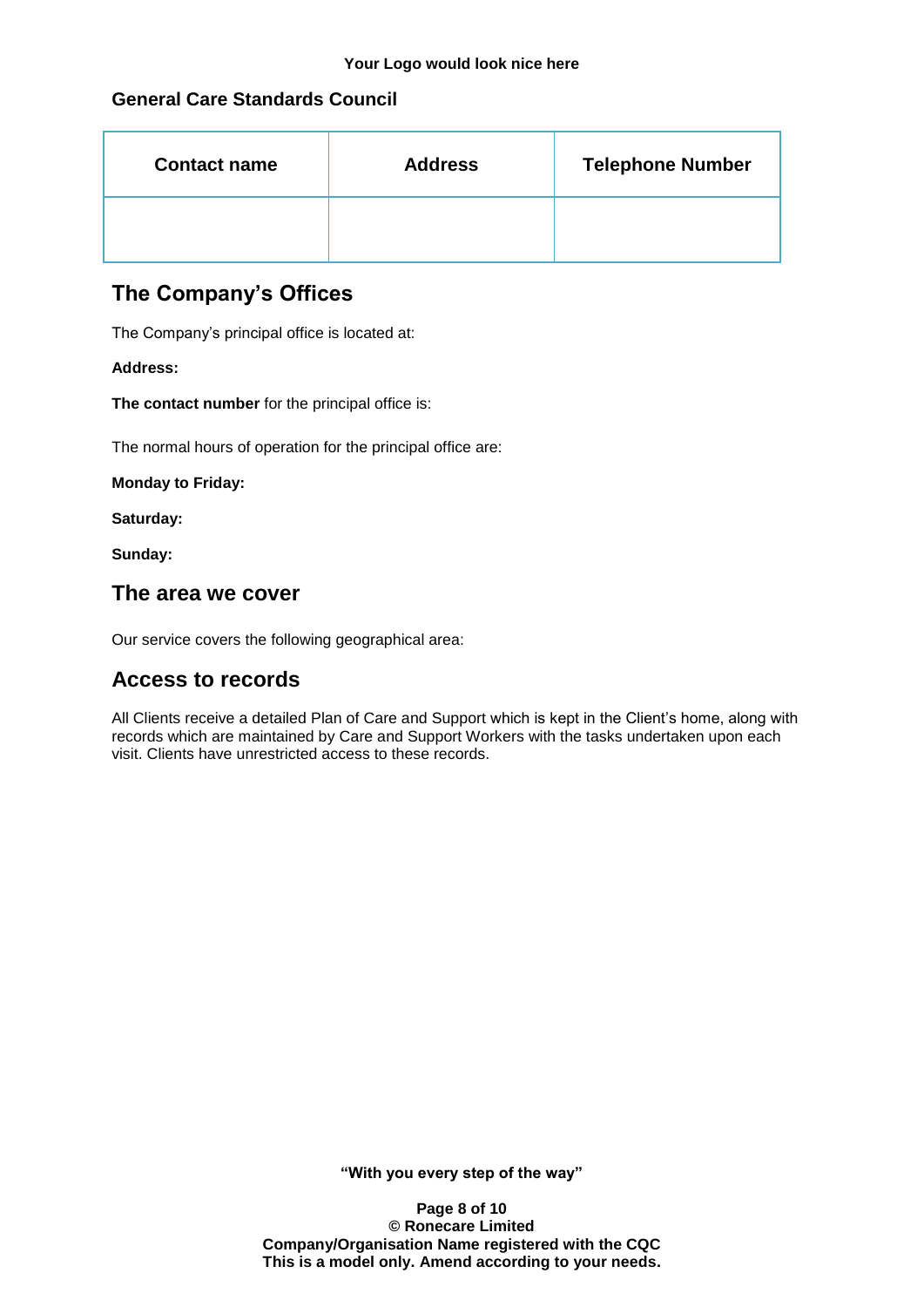## **Key People**

## **Service Provider**

The Registered Service Provider is:

Name:

Business Address:

Email address:

Telephone Number:

Qualifications and Experience:

## **Responsible Person**

The person designated by the Service Provider as someone who is responsible for the service (if applicable) is:

Name:

Business Address:

Email address:

Telephone Number:

Qualifications and Experience:

## **Staff**

We recruit staff to work directly with Clients who possess the following qualifications and experience:

#### **(Indicate)**

## **Finally,**

If you have any questions regarding the contents of this Clients' Guide, please contact the Registered Manager who will be delighted to help.

## **The Guide is dated:**

## **The next review of the Guide is:**

**"With you every step of the way"**

**Page 9 of 10 © Ronecare Limited Company/Organisation Name registered with the CQC This is a model only. Amend according to your needs.**